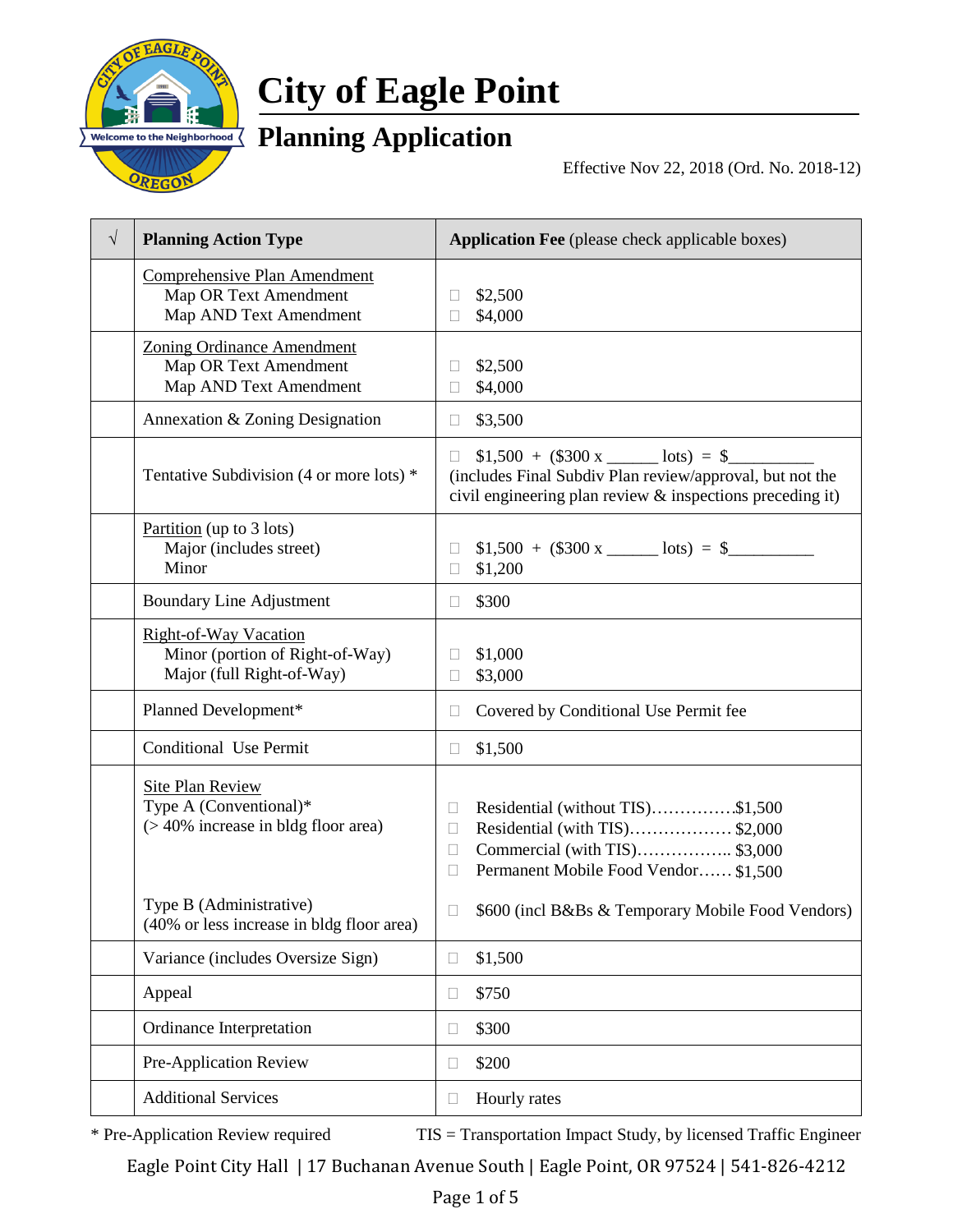#### **APPLICANT/AGENT INFORMATION:**

| <b>PROPERTY OWNER:</b>                                                  |  |
|-------------------------------------------------------------------------|--|
|                                                                         |  |
|                                                                         |  |
|                                                                         |  |
| PROJECT DESCRIPTION:                                                    |  |
|                                                                         |  |
|                                                                         |  |
|                                                                         |  |
| ___ Within the 100 Year Flood Zone (www.fema.gov or www.floodsmart.gov) |  |
| ____ Within the Floodway (www.fema.gov or www.floodsmart.gov)           |  |
| ____ Contains Wetlands (www.oregon.gov) _____ Designated as Historic    |  |

**MATERIALS:** Application must include all required supplemental materials and filing fees.

**CERTIFICATION:** I hereby certify that the information above and attached hereto is true and correct, that the property owner supports and agrees with this application, and that any falsification of the facts contained herein will result in nullification of this application. Further, I /we understand any approval granted is valid only for the specific project presented and subject to all relevant laws, regulations and conditions.

Applicant Signature: <br>  $\Box$  Date:  $\Box$ 

Pursuant to ORS 227.178, this application is considered to be complete when reviewed, dated and signed by the Planning Director or his/her designee.

| Application deemed complete: |  |
|------------------------------|--|
|------------------------------|--|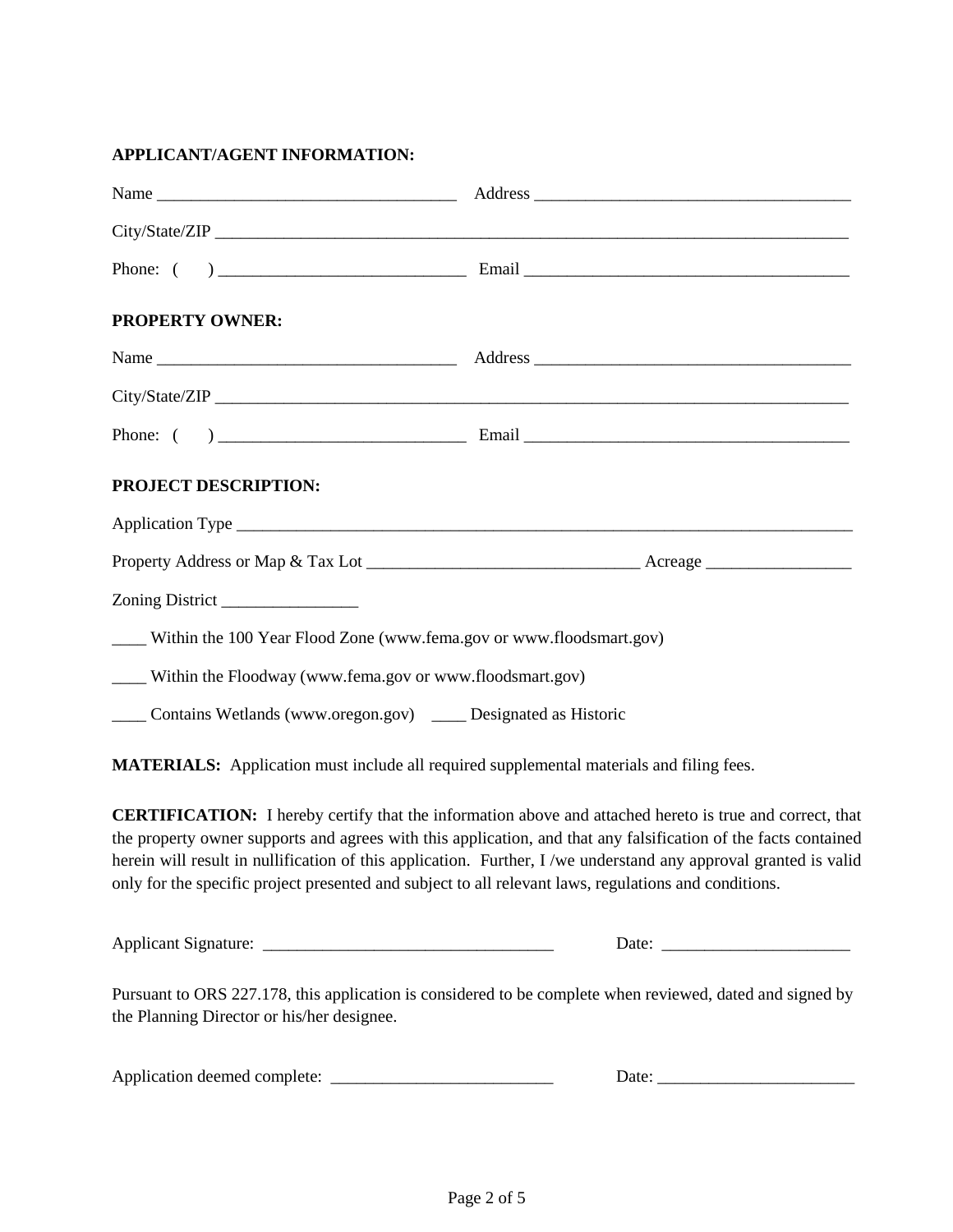|                                             | <b>Agency Agreement</b>                                                                                                                                                                                                                                                                      |  |
|---------------------------------------------|----------------------------------------------------------------------------------------------------------------------------------------------------------------------------------------------------------------------------------------------------------------------------------------------|--|
|                                             |                                                                                                                                                                                                                                                                                              |  |
|                                             | Languardian County (Eagle Point, Oregon, Jackson County                                                                                                                                                                                                                                      |  |
|                                             |                                                                                                                                                                                                                                                                                              |  |
|                                             |                                                                                                                                                                                                                                                                                              |  |
|                                             | action and/or proposed development application herein submitted to the City.                                                                                                                                                                                                                 |  |
|                                             | <b>Signatures/Notarization</b>                                                                                                                                                                                                                                                               |  |
| <b>State of OREGON</b><br>County of JACKSON |                                                                                                                                                                                                                                                                                              |  |
|                                             |                                                                                                                                                                                                                                                                                              |  |
|                                             | the signer of the above document, and acknowledge that he/she signed it as a voluntary act and deed.                                                                                                                                                                                         |  |
|                                             |                                                                                                                                                                                                                                                                                              |  |
|                                             | Notary Public                                                                                                                                                                                                                                                                                |  |
|                                             |                                                                                                                                                                                                                                                                                              |  |
|                                             | <b>Applicant's Affidavit</b>                                                                                                                                                                                                                                                                 |  |
|                                             |                                                                                                                                                                                                                                                                                              |  |
|                                             | am/are the owner(s) of the subject property referenced in the planning application being submitted and<br>hereby declare that the statements and information herein contained in the total application are, in all<br>respects, true and correct to the best of my/our knowledge and belief. |  |
|                                             |                                                                                                                                                                                                                                                                                              |  |
|                                             |                                                                                                                                                                                                                                                                                              |  |
|                                             |                                                                                                                                                                                                                                                                                              |  |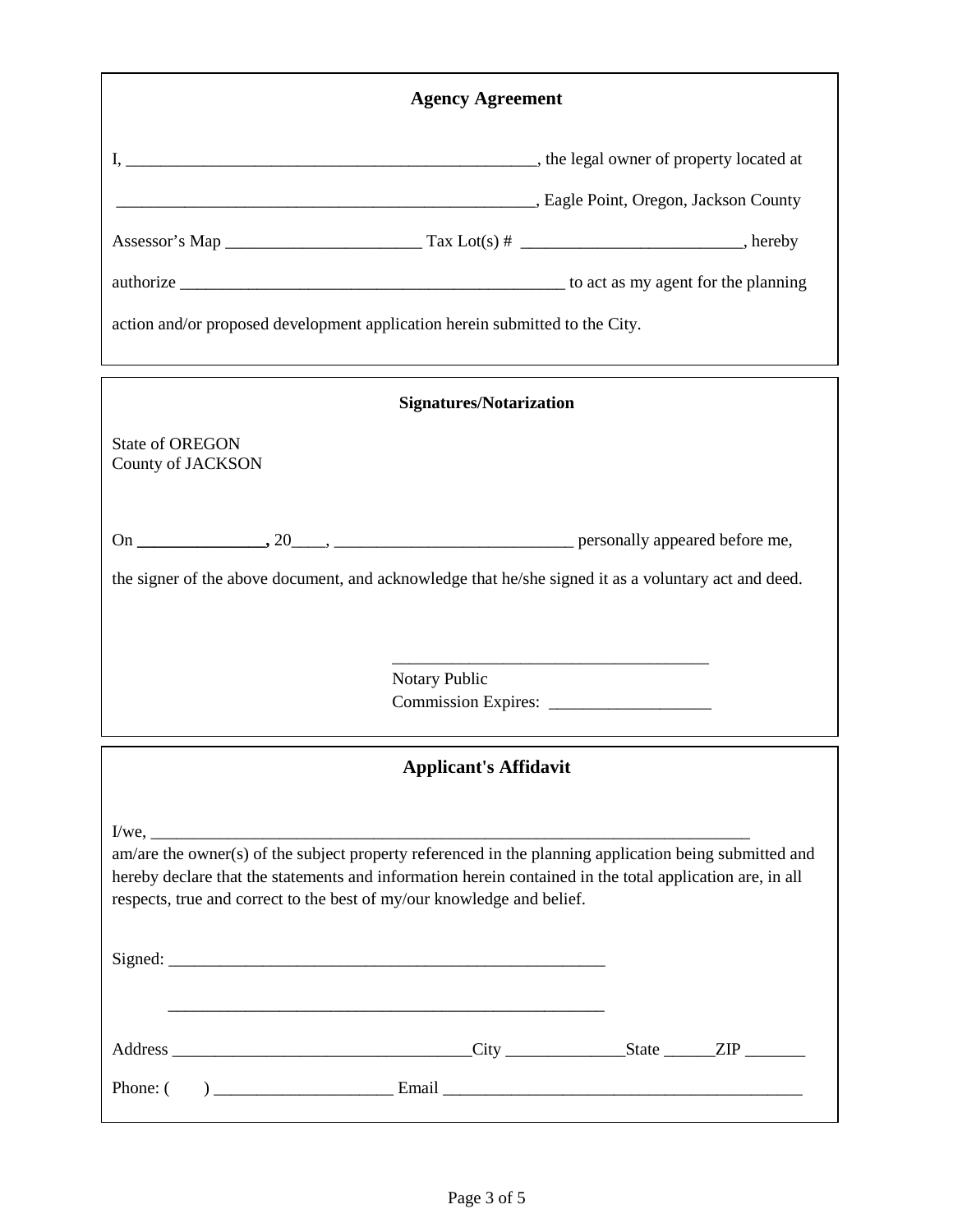### **Planning Application "Findings of Fact"**

State and local laws require that certain types of land use approvals include Findings of Fact ("Findings"). These are supporting, narrative statements accompanying applications and any final decision rendered upon that application. Findings must justify the request and be concise enough to be used in any public hearing process, or court of law should a land use decision be appealed at any level. Listed below are the required Findings associated with various planning application types. In the form of questions, they are based upon specific criteria found in the City's Zoning and Subdivision regulations. When writing Findings, be complete, factual and thorough, since the success of an application may depend upon the quality of them.

- Submit in paper and digital form (MS Word), with any graphics in pdf. Contact the Planning Department for the appropriate email address for all electronic submittals.
- Provide three full size sets and one 11x17 set of all project drawings.

#### **All Applications:**

The following must be addressed in a cover letter or in the narrative Findings, in addition to any other materials (site plan drawings, maps, etc.) required for a particular application.

- 1. Location of the subject property and description of surrounding uses.
- 2. Previous land use history.
- 3. Detailed description of the proposal.

Applicants are also required to submit the names and mailing address of all nearby property owners on mailing labels\*. The list must include labels for all those named on the application, and any others who may have an interest in the application. Per Oregon Revised Statutes, the list must include all owners within 100 feet of the subject property if located within the existing Urban Growth Boundary, or 250 feet if outside the Urban Growth Boundary.

Mailing labels may be obtained through local title companies or the Jackson County Assessor's office.

#### **Subdivisions/Partitions:**

Land divisions are regulated by Oregon Revised Statutes, the Eagle Point Subdivision Ordinance, and Standard Details available through the Public Works Department. Compliance with these regulations is sufficient to satisfy application requirements when accompanied by the narrative findings outlined in "All Applications" above, in addition to finding(s) with supporting facts verifying that the proposed land division is in conformance with the Comprehensive Plan and Zoning Ordinance. For subdivisions of 25 or more lots, a Traffic Impact Study is also required.

#### **Conditional Use Permits:**

- 1. State how the conditional use is in conformance with the letter and intent of the Comprehensive Plan and Zoning Ordinance.
- 2. State how the potential positive impacts outweigh the negative impacts of the conditional use as it relates to the public health, safety and general welfare of the area.
- 3. State how the conditional use property and buildings are adequate in size and shape to accommodate said use, and all yard spaces, walls and fences, parking, loading, landscaping and other features are to standards required by the Zoning Ordinance.
- 4. State how the conditional use relates to streets and highways adequate to width and pavement type to carry the quantity and kind of traffic generated by the proposed use.